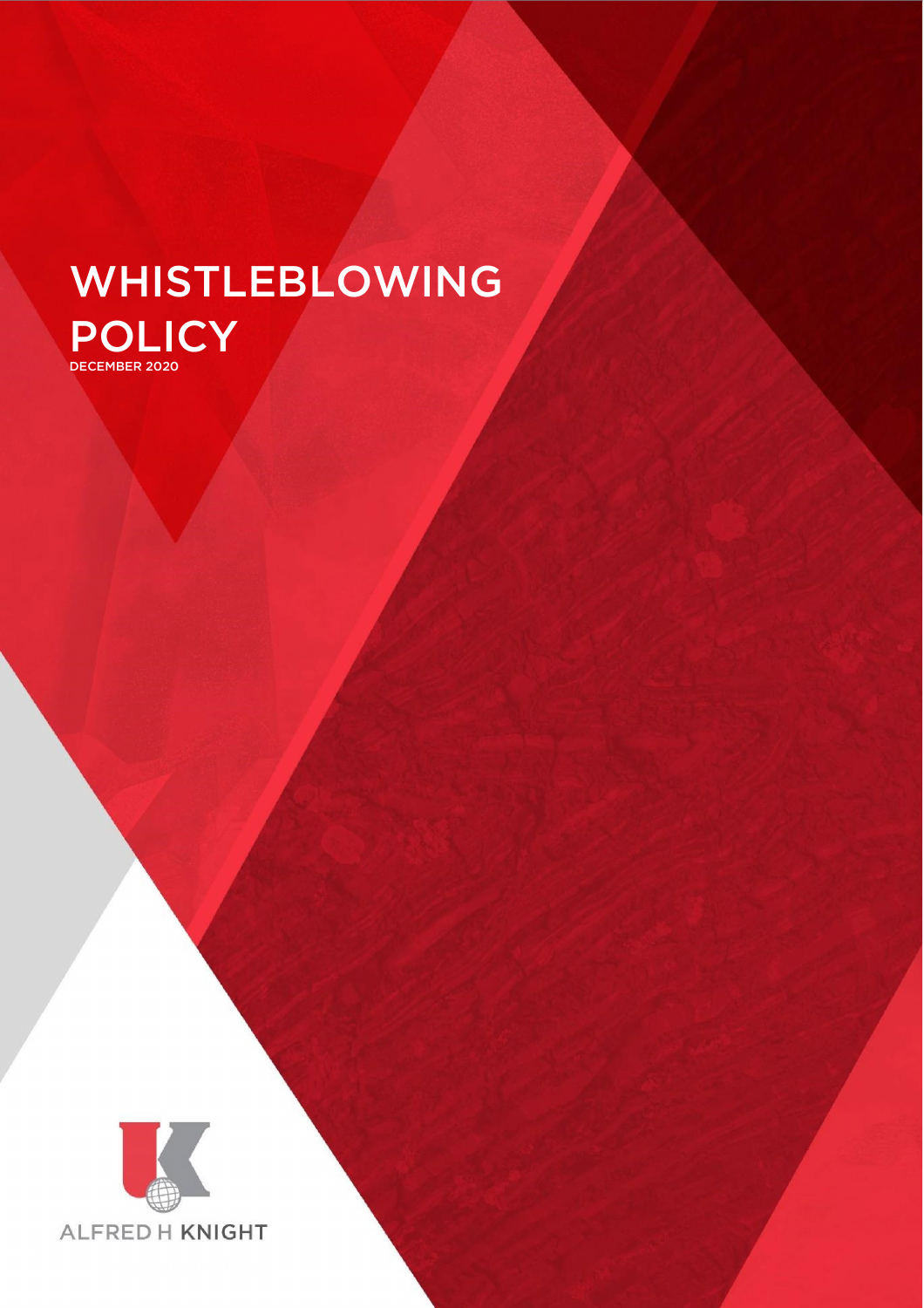

# Whistleblowing Policy

 $\overline{\phantom{a}}$ 

We are committed to conducting our business with honesty and integrity and we expect all staff to maintain high standards.

The Policy's aim is to encourage all employees and others to work at AHK who have serious concerns about any aspect of AHK's activities to voice those concerns without fear of victimisation, subsequent discrimination, disadvantage or dismissal.

This policy covers all employees, officers, consultants, contractors, casual workers and agency workers.

This policy does not form part of any employee's contract of employment and we may amend it at any time.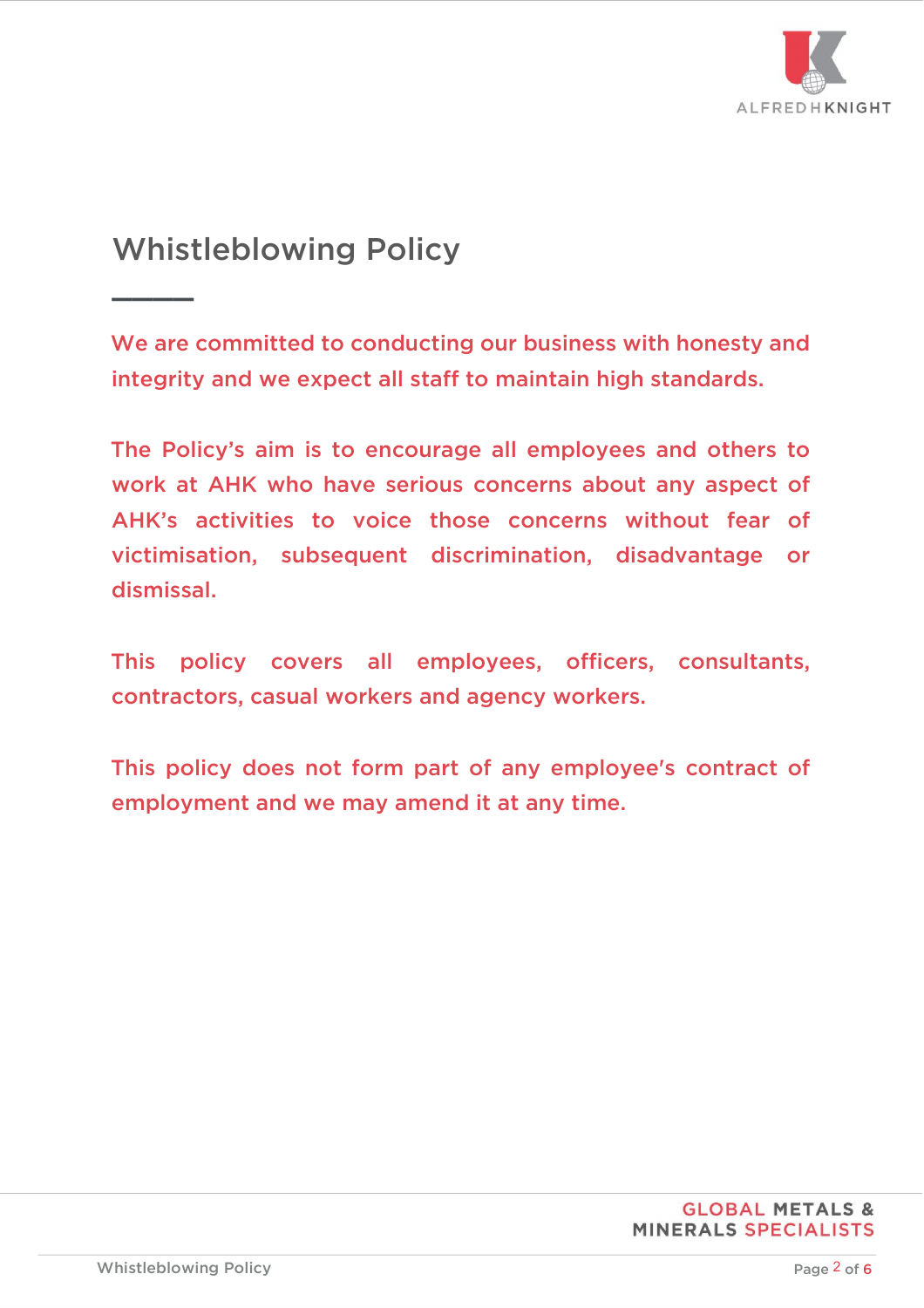

# Policy Statements

 $\overline{\phantom{a}}$ 

#### 1. What is Whistleblowing?

1.1. Whistleblowing is the reporting of suspected wrongdoing or dangers in relation to our activities. This includes bribery, fraud or other criminal activity, miscarriages of justice, health and safety risks, damage to the environment and any breach of legal or professional obligations.

#### 2. When to raise a concern

- 2.1. Employees should raise a concern where they have the reasonable belief to suspect that a wrongdoing or danger has occurred in the past, is currently ongoing or may happen in the future.
- 2.2. You should report any serious concerns that you have about AHK's activities, business conduct or the conduct of employees where this conduct:
	- makes you feel uncomfortable in terms of known standards;
	- is not in keeping with the AHK's business policies;
	- falls below established standards of practice across the industry; or
	- amounts to improper behaviour.
- 2.3. For example, this might relate to:
	- conduct which is an offence or breach of law;
	- conduct which is a breach of ISO regulations;
	- solicitation for improper payment or advantage;
	- racial, sexual, disability or other discrimination;
	- health and safety breaches which affect employees or the public;
	- damage to the environment;
	- possible fraud and corruption;
	- known illegal activities of clients;
	- neglect or abuse of clients, or;
	- other unethical conduct.

# **GLOBAL METALS & MINERALS SPECIALISTS**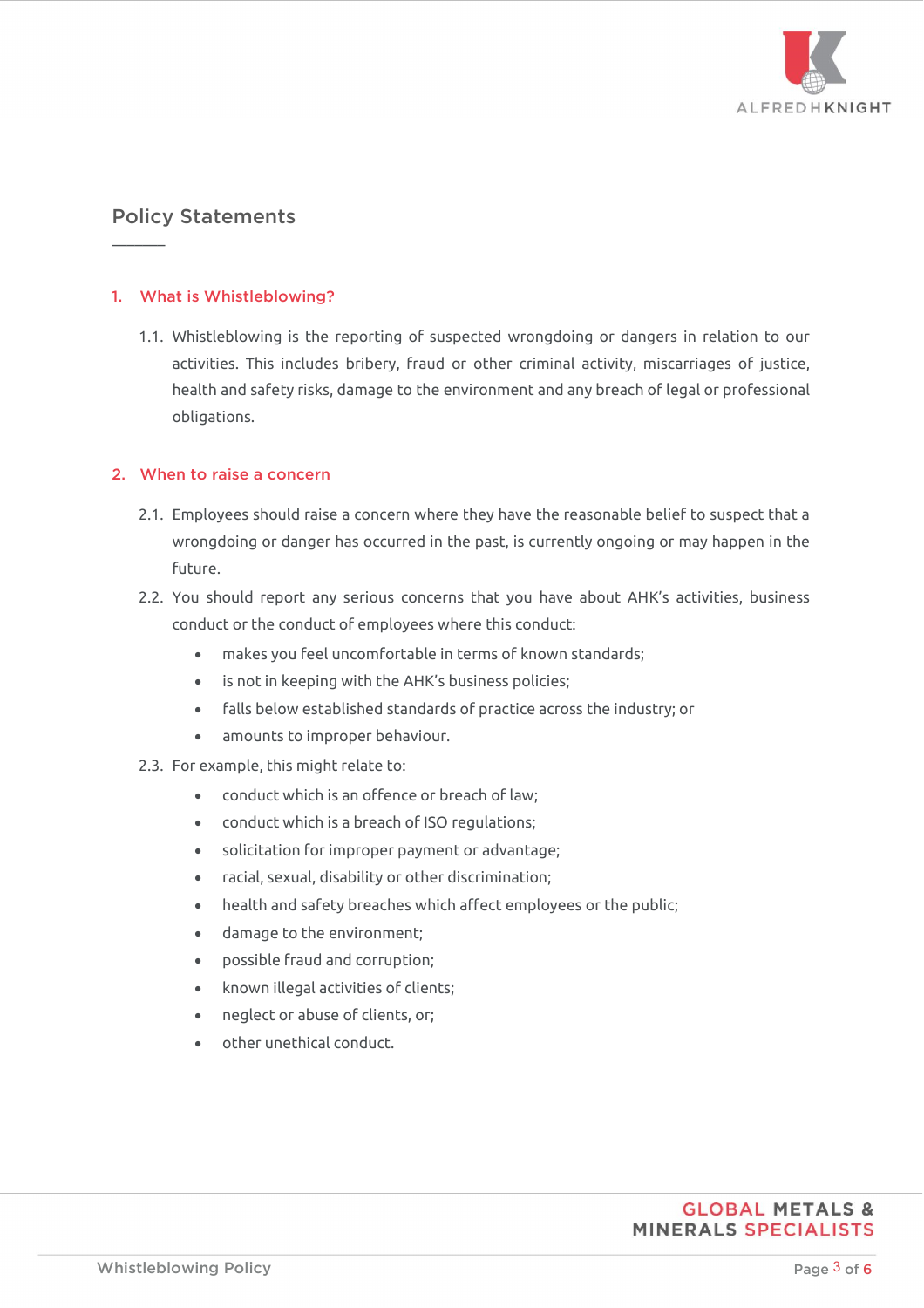

#### 3. Who can raise a Concern

3.1. Emloyees are often the first to realise that there may be something seriously wrong within AHK. Anyone working within AHK is encouraged to report concerns.

#### 4. How to raise a Concern

- 4.1. You can raise a concern using the Compliance Helpline Form. This form can be located on the intranet. You can complete this form anonymously if you wish to do so.
- 4.2. If you wish, you can also raise any concern you have with your manager.
- 4.3. Where appropriate, we will arrange a meeting with you as soon as possible to discuss your concern. You may bring a colleague to any meetings under this policy. Your companion must respect the confidentiality of your disclosure and any subsequent investigation.
- 4.4. If you are unsure who to contact there are free, confidential and independent organisations who can advise you, details of which are contained at the end of this Policy.

# 5. Confidentiality

- 5.1. We hope that staff will feel able to voice whistleblowing concerns openly under this policy. However, we understand that it is your right to report matters anonymously if you wish.
- 5.2. Where you choose to provide your personal details, we will make every effort to keep your identity secret and only reveal it where necessary to those involved in investigating your concern.

# 6. External Disclosures

- 6.1. The aim of this policy is to provide an internal mechanism for reporting, investigating and remedying any wrongdoing in the workplace. In most cases you should not find it necessary to alert anyone externally.
- 6.2. The law recognises that in some circumstances it may be appropriate for you to report your concerns to an external body such as a regulator. We strongly encourage you to seek advice before reporting a concern to anyone external. Public Concern at Work and Protect operate a confidential helpline. Their contact details are at the end of this policy.

#### 7. Protection and Support for Whistleblowers

7.1. We aim to encourage openness and will support whistleblowers who raise genuine concerns under this policy, even if they turn out to be mistaken.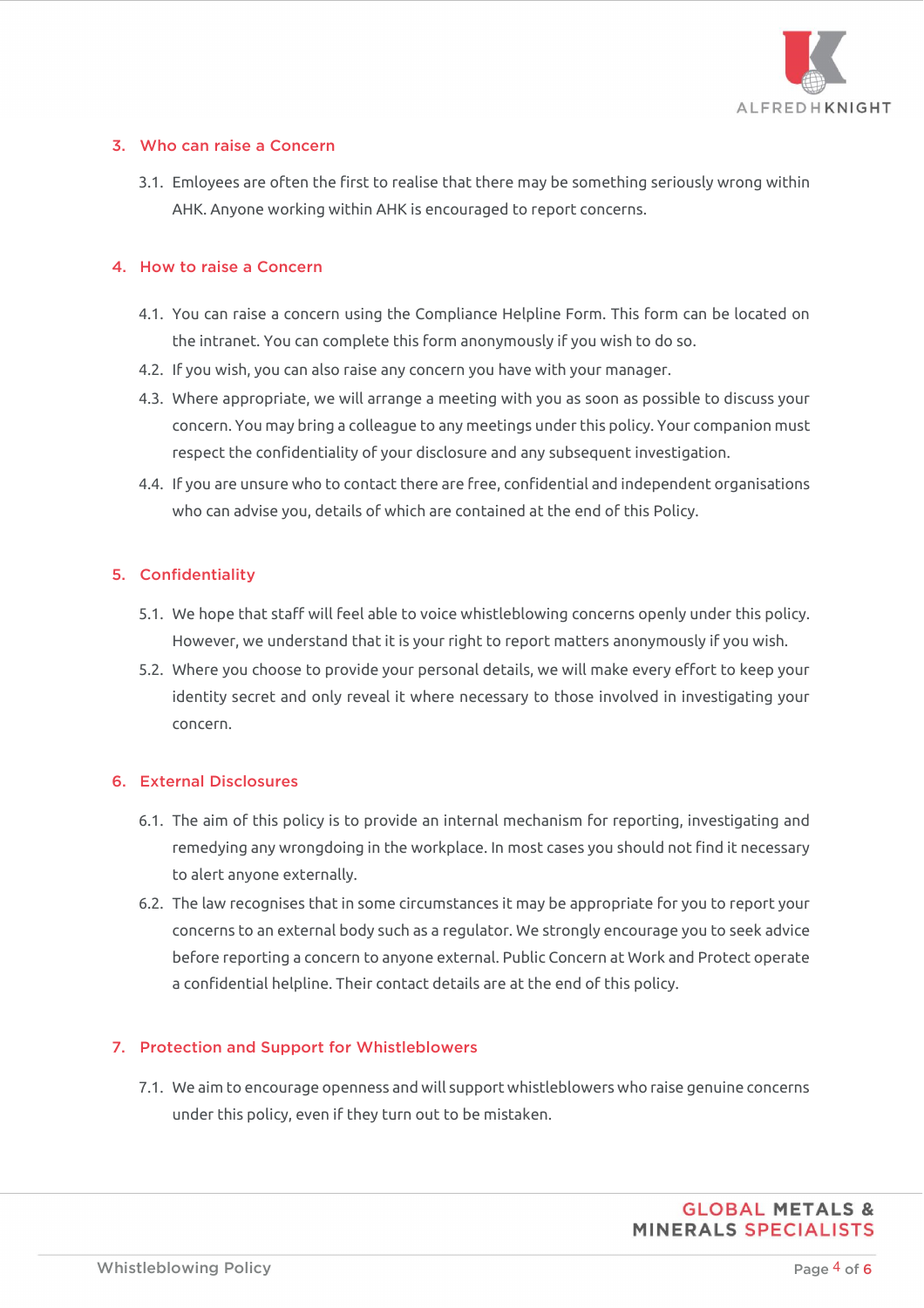

- 7.2. Anyone who reports a concern under this policy is protected against any form of reprisal unless they have acted maliciously or in bad faith.
- 7.3. Whistleblowers must not suffer any detrimental treatment as a result of raising a genuine concern. If you believe that you have suffered any such treatment, you should inform the Whistleblowing Officer immediately. If the matter is not remedied you should raise it formally using our Grievance Procedure.
- 7.4. You must not threaten or retaliate against whistleblowers in any way. If you are involved in such conduct you may be subject to disciplinary action. In some cases the whistleblower could have a right to sue you personally for compensation in an employment tribunal.
- 7.5. However, if we conclude that a whistleblower has made false allegations maliciously or with a view to personal gain, the whistleblower may be subject to disciplinary action.
- 7.6. Public Concern at Work and Protect operates a confidential helpline. Their contact details are at the end of this policy.

#### 8. Compliance with this policy

- 8.1. The Compliance Committee will maintain a register containing all concerns brought to their attention.
- 8.2. The Compliance Committee will produce an annual report which will include a summary of all concerns raised, which entity and department they relate to and the area of compliance. The report will not include any employee names.
- 8.3. The aim of this is to ensure that AHK can learn from its past mistakes, improve its practices and have a more consistent approach across the business going forward.
- 8.4. Annual reports will be available for inspection by internal and external audit, after removing any confidential details.
- 8.5. General enquiries regarding compliance with this policy can be made to the Compliance Committee using the below details.

# 9. General enquiries

- 9.1. The Compliance Committee are responsible for implementing and monitoring of this Policy.
- 9.2. If any employee or person working within AHK requires any further information or guidance relating to this policy or any other compliance matter, how it affects them or when to report a concern, they should contact the Compliance Committee on the details below.
- 9.3. All queries shall be treated confidentially and where requested and practical, with anonymity.